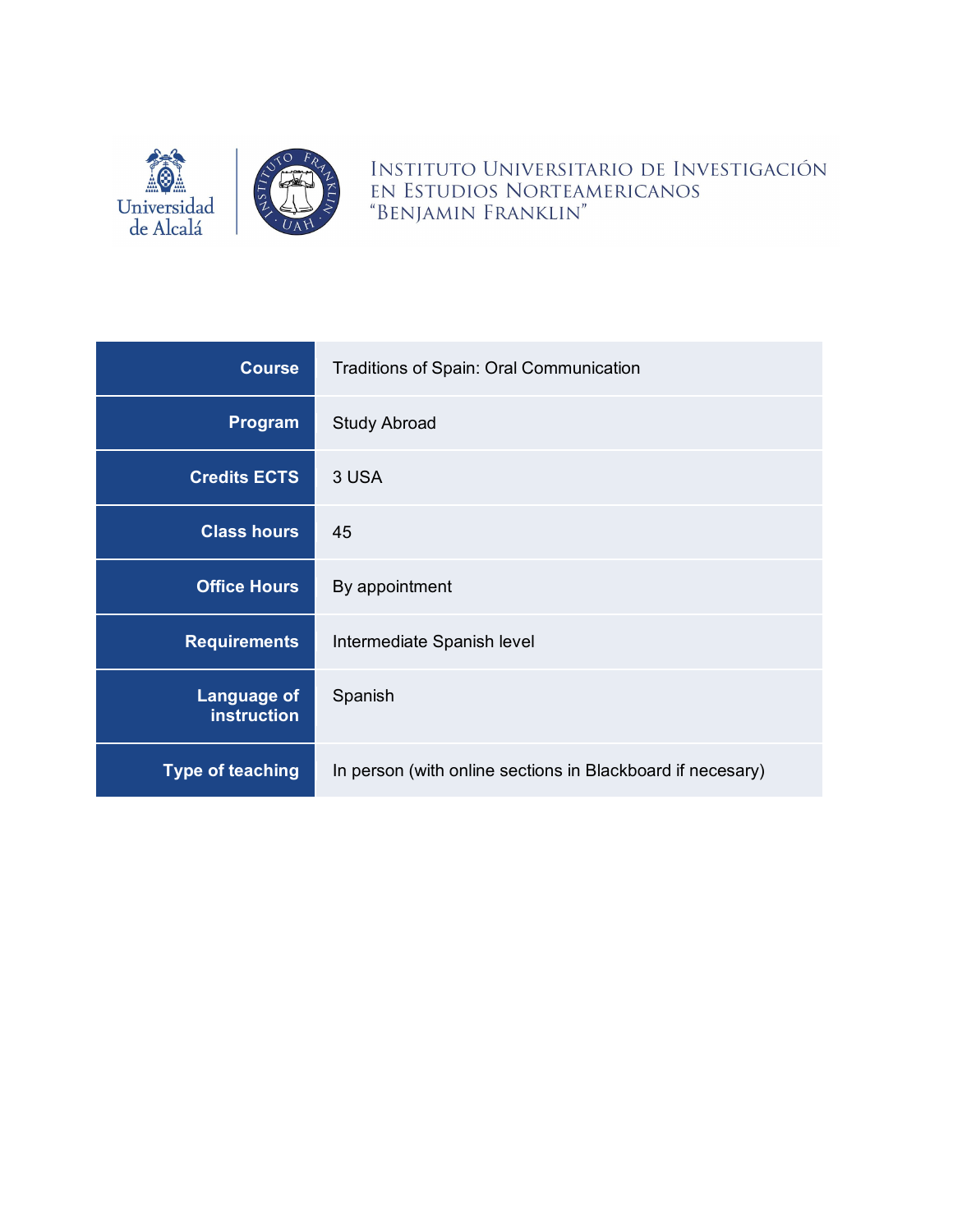

# **INTRODUCTION**

The teaching focus of the course is centered on the student and the development of his or her ability to understand and express him or herself in Spanish. Students will learn the vocabulary necessary to get by in everyday life as well as specific vocabulary related to the topics: the description of places, cities, celebrities, celebrations and popular festivals, gastronomy and sports events through oral and written exercises.

The course focuses on the understanding and expression of the culture and folklore of contemporary Spain. It will work through a variety of texts, images, films and songs in which the student will discover and apply the contents in forums, presentations, elaboration of brochures and murals. It is intended to enhance the student's critical analysis through the development of their skills in order to acquire a complete perspective of the traditions and customs in Spain today.

NOTE: This course explores different cultural topics (such as bullfighting or religious manifestations) that may offend the student's sensibility.

## **COMPETENCES**

Explanation of competences to develop in the course. They can be divided into general and specific. Three or four are enough.

### **General Competences (GC):**

GC1: GC2: **Specific Competences (CE):** SC1: SC2:

### **METHODOLOGY**

Explanation of the methods used in the course. There should be practice and theory.

## **PREPARATION FOR CLASS**

A text like this can be included:

- *Students will need to read all the articles and book chapters related to the topic before coming to class. While in class, student should show preparation of the readings by asking relevant questions and making comments related to the topic.*
- *Student should think about questions and relations of the texts with other previous knowledge. Write comments and reflections related to the readings, which can be shared in class to start debates and discussions.*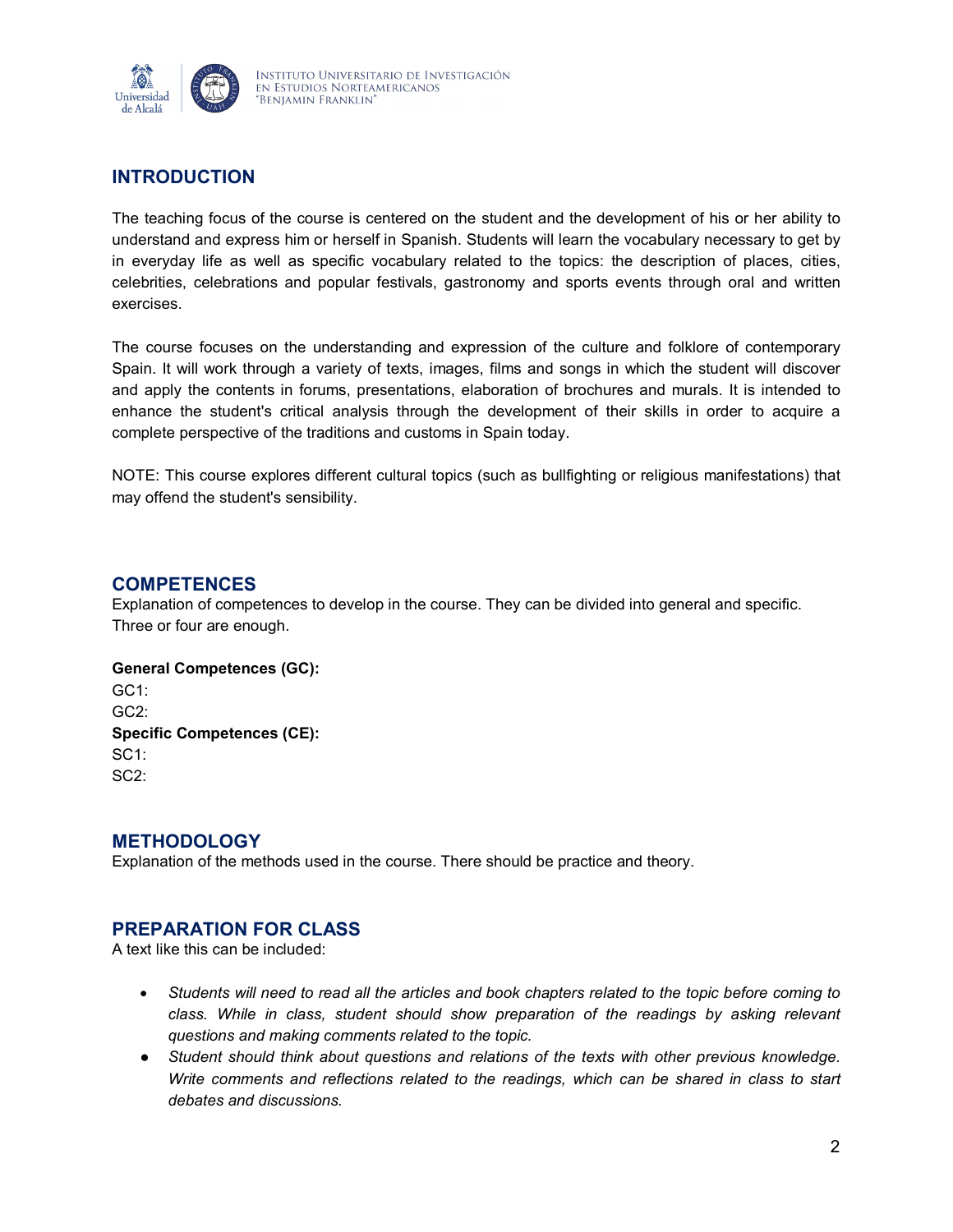

● *Student takes notes during class presentation and discussions.* 

## **EVALUATION**

The Evaluation criteria is dependent on your course. This is an idea to plan and evaluate your course. The total percentage of this section is ……

### ● **Activities out of the classroom.**

It is recommended to assign a percentage of the final grade to those activities outside of the classroom, to make sure that students participate in them. These are visits to organizations, day trips, and others.

Total \_\_ %.

#### ● **Exams.**

Typically, students have a mid-term and a final exam. Total %.

If the teacher finds out that the student has copied in the exam, the final grade will be 0, without the possibility of making up for the exam.

The teacher can do "surprise quizzes". These are at the beginning of the class and short (about 5 minutes). These can be considered as an classroom exercise.

#### ● **Written work.**

It is recommended to give students a rubric so they know how this work will be assessed. Total %

**Note: teacher can deduct points from the work if the student turns in the written work late. It is necessary to say how many points each day.**

#### ● **Oral presentations.**

It is recommended to give students a rubric so they know how this work will be assessed. Total\_\_ %.

#### • **Participation.**

It can be divided in high and low participation. Usually high participation is when students are attentive in class, they ask relevant questions, make comments and answer questions posed by teacher and other students. Their attitude shows interest and they are active taking notes.

Low participation is when students seem bored or uninterested, don´t ask questions, don´t make comments and almost never participate in debates, discussions or answer questions from the teacher and other students.

Total\_\_\_%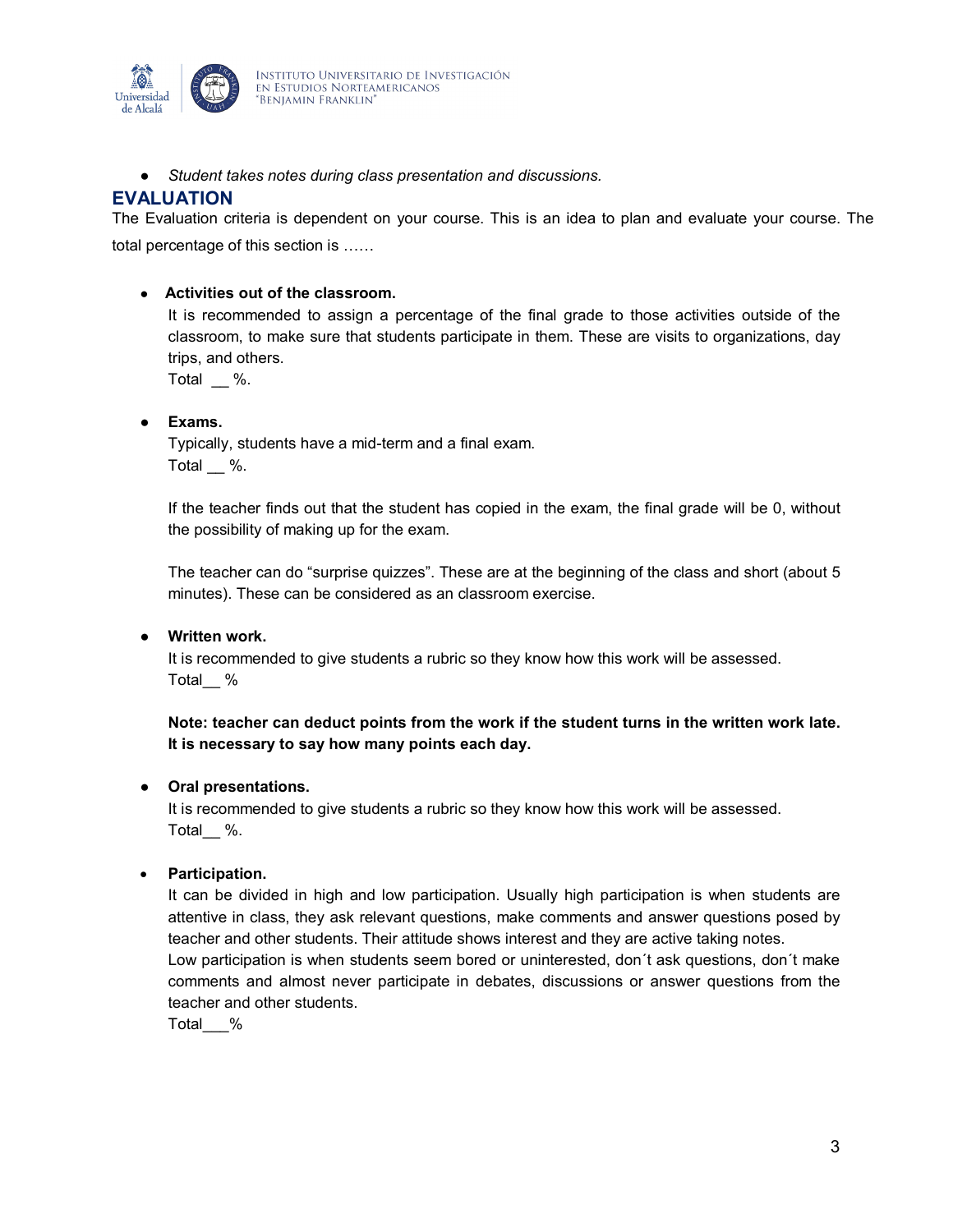

# **EVALUATION (arial 12)**

The evaluation of this course is as follows:

| <b>PARTICIPATION</b>              | $\frac{0}{0}$ |
|-----------------------------------|---------------|
| <b>ACTIVITIES AND FIELD TRIPS</b> | $\%$          |
| <b>TASKS AND ASSIGMENTS</b>       | $\%$          |
| ONLINE ACTIVITIES if any          | $\%$          |
| <b>MIDTERM EXAMS</b>              | $\%$          |
| <b>FINAL EXAMS</b>                | $\%$          |
| <b>QUIZZES</b>                    | %             |
| <b>RESEARCH PAPER</b>             | %             |
| <b>ORAL PRESENTATION</b>          | %             |

#### **Plagiarism:**

Plagiarism is a violation of academic norms and as such it can result in a failed course. In extreme cases it can include the expulsion from the program. In order to avoid this, it is recommended to remind students of how to cite and rephrase the works of authors when writing papers.

# **ATTENDANCE (Instituto Franklin-UAH Policy)**

Class attendance is MANDATORY. If the student is absent for more than the allowed limit (one class absence in the summer program and two absences in the fall and spring programs), the final grade will reflect a decrease of 10 points for each non-attendance that has not been excused by a doctor's certificate or by your Program Director. It is the individual responsibility of the student to make up any missed content about the subject taught in class the day the student was absent.